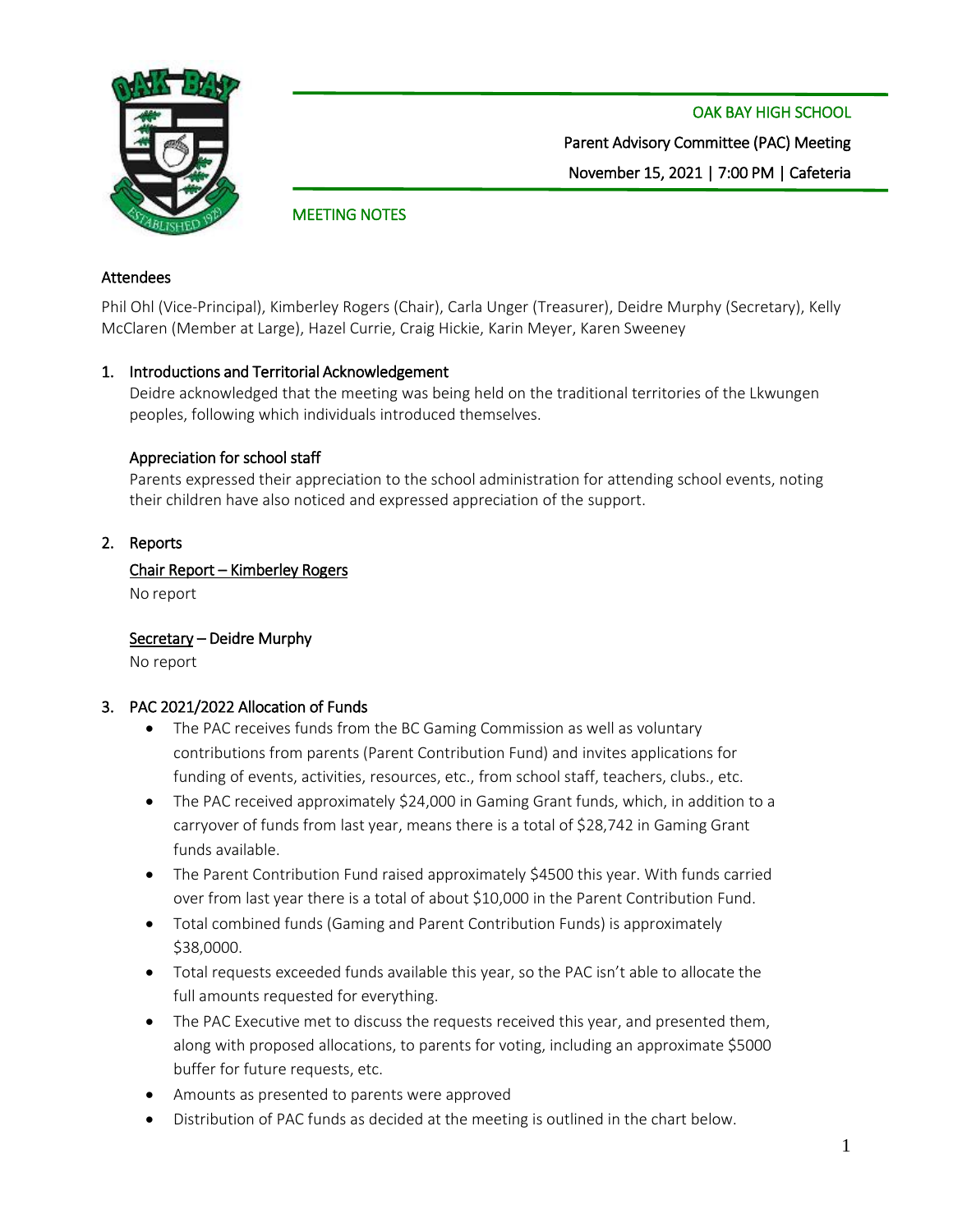| School Pillar / Description |                                                                                                                                                                                                                                                                                                                                                                                                                                                                                    | <b>Gaming Grant or</b><br>Parent<br><b>Contribution Fund</b> | Amount<br>designated<br>for allocation |
|-----------------------------|------------------------------------------------------------------------------------------------------------------------------------------------------------------------------------------------------------------------------------------------------------------------------------------------------------------------------------------------------------------------------------------------------------------------------------------------------------------------------------|--------------------------------------------------------------|----------------------------------------|
| 1.                          | Fine Arts: Replacement and maintenance of theatre<br>equipment (entire school)<br>Theatre has a source of revenue (rentals, etc.), but there<br>was no revenue last year due to COVID.                                                                                                                                                                                                                                                                                             | Gaming Grant &<br>Parent<br>Contribution Fund                | \$1000                                 |
| 2.                          | Fine Arts: Microphones (4), cords, stands and festival<br>fees for half of the ensemble to attend one festival each<br>(choir)                                                                                                                                                                                                                                                                                                                                                     | Gaming Grant &<br>Parent<br>Contribution Fund                | \$2000                                 |
| 3.                          | Fine Arts: Lights, microphones, sound recording devices,<br>tripods, camera stabilization devices: (Grade 11 course)<br>Identified priority items (lights as potential safety issue<br>and sound and recording equipment to allow more<br>student access)                                                                                                                                                                                                                          | Parent<br>Contribution Fund                                  | \$1000                                 |
| 4.                          | Awards: Maintenance and engraving<br>No other funding source. Typically fund up to \$500.                                                                                                                                                                                                                                                                                                                                                                                          | <b>Gaming Grant</b>                                          | \$500                                  |
| 5.                          | Athletics: LIVISSA Fees, BC School Registration, Island and<br>Provincial Championship fees, girls' volleyball uniforms,<br>Jr. Boys' soccer uniforms<br>Athletics has no revenue stream (beyond a minimal<br>contribution from the District for Provincials). Families<br>pay some costs for their child's participation. The<br>program costs about \$45,000 a year to run. Increased<br>interest in athletics/sports from students this year = more<br>teams = increased costs. | Gaming Grant                                                 | \$20,000                               |
| 6.                          | Connect to Care Group: Food, board games, guest<br>speakers<br>Other funds available if needed and no programming in<br>mind for funds.                                                                                                                                                                                                                                                                                                                                            | <b>Gaming Grant</b>                                          | \$1000                                 |
| 7.                          | Academics: Prizes for creative writing contests                                                                                                                                                                                                                                                                                                                                                                                                                                    | <b>Gaming Grant</b>                                          | \$150                                  |
| 8.                          | CL & P: Coast Salish artist Aaron Nelson Moody to visit<br>the school and share his experience and expertise with<br>students and staff, including ways to engage with<br>Indigenous art<br>Only possible to organize one day at this point; the PAC<br>will pay for an additional day if it's possible to organize.                                                                                                                                                               | Parent<br>Contribution Fund                                  | \$750                                  |
| 9.                          | Counselling Department - Food<br>Food to support students who come to the Counselling<br>Department, including those who are experiencing food<br>insecurity.                                                                                                                                                                                                                                                                                                                      | <b>Gaming Grant</b>                                          | \$500                                  |
|                             | 10. OB Book Read (books & prizes)                                                                                                                                                                                                                                                                                                                                                                                                                                                  | Gaming Grant &<br>Parent<br>Contribution Fund                | \$750                                  |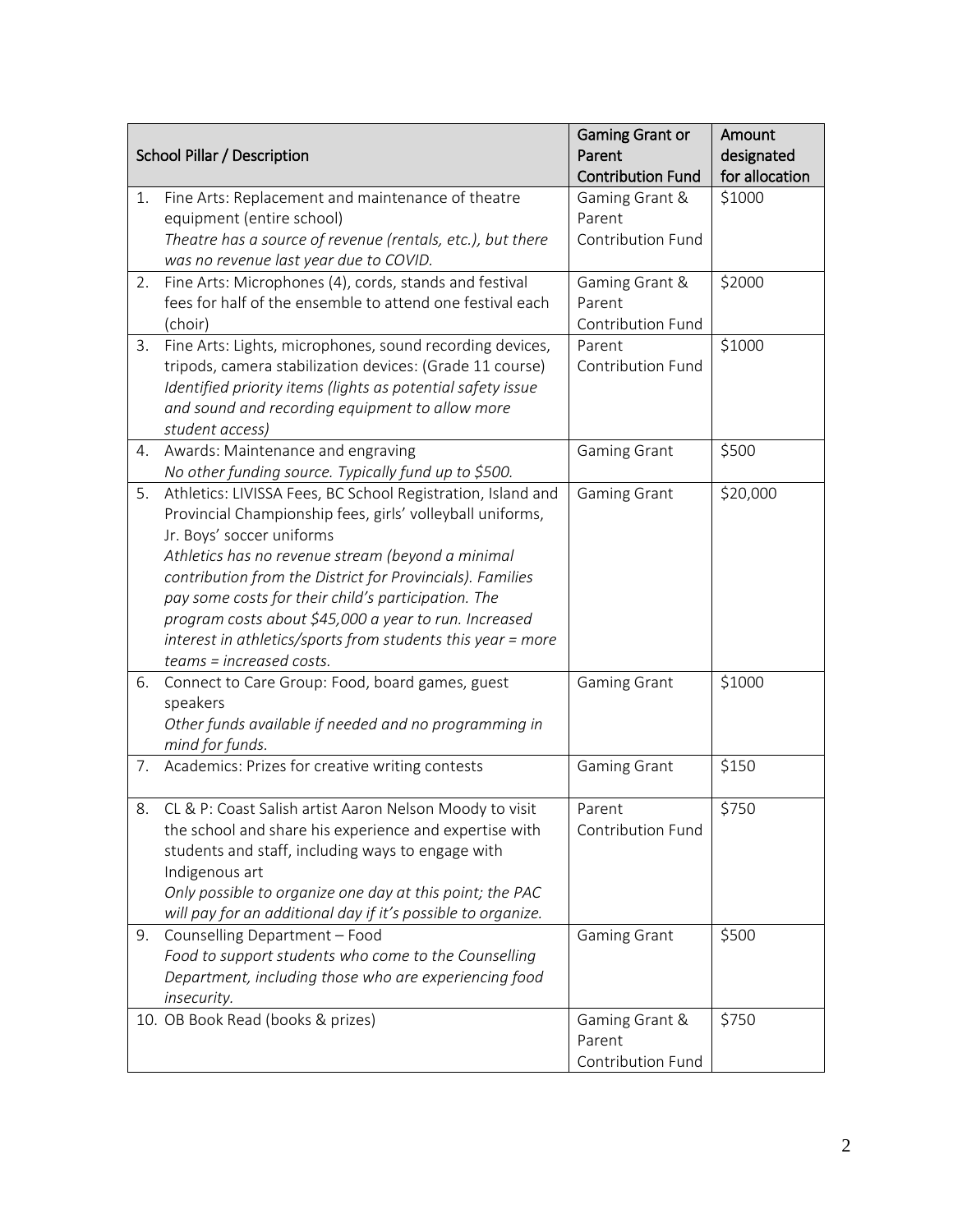| 11. Environmental Science 11 & Environmental Club - soil<br>and mulch to help remediate the soil in the native plant<br>garden                                                            | Gaming Grant &<br>Parent<br>Contribution Fund | \$350           |
|-------------------------------------------------------------------------------------------------------------------------------------------------------------------------------------------|-----------------------------------------------|-----------------|
| 12. Grade 9 Speak Out prizes                                                                                                                                                              | Parent<br>Contribution Fund                   | \$150           |
| 13. Physical Health Education & Counselling departments -<br>guest speaker seminar series<br>Experts on different topics to support classes; also<br>supports School goal around wellness | Parent<br><b>Contribution Fund</b>            | \$1000          |
| 14. Athletics: 10 ft shipping container for outdoor sports<br>teams and equipment<br>Need additional information (e.g., quote, approval for<br>space from District, etc.)                 | <b>Gaming Grant</b>                           |                 |
| 15. Staff Appreciation Coffee<br>Café Fantastico coffee/doughnut cart in school, likely in<br>the spring. Kelly will liaise with Kerry to organize.                                       | Parent<br>Contribution Fund                   | \$500           |
| 16. Graduation - Misc. (contribution to the Grad organizing<br>committee for e.g., decorations, insurance, etc.)                                                                          | <b>Gaming Grant</b>                           | \$500           |
|                                                                                                                                                                                           |                                               | Total: \$30,150 |

# Parent questions and comments

• *Is it possible for applicants to carry over funding from one year to the next to put the money against a larger purchase, for example?*

Not typically. The PAC has to submit receipts to the Gaming Grant, for example.

- *Do we ever receive applications from the inclusive education community? It would like to hear more about that community (e.g., in the school newsletter).* The Inclusive Ed department generates funds through operation of the school cafeteria, which it uses to supplement activities and events. Including information about the program in the newsletter in future is something the school will look at doing.
- *Can the newsletter be sent from the school, as opposed to from individual staff (parents receive multiple emails and it's not always clear who the person sending the messages is).* The school can look at doing this.
- *Why aren't all sports listed/mentioned in the school newsletter? It would be helpful to have more information about sports and other activities in the newsletter.*  It's up to individual staff who run activities to send information in to the secretary, though this is something for the school to work towards.

# 4. Administration Report – Phil Ohl (Vice-Principal)

A new "Draft" Reporting Order has been circulated by the Ministry. They are currently collecting feedback. The purposed changes would take effect next school year (22/23).

Changes:

- Proficiency Scale for K-9 (emerging, developing, proficient, extending)
	- o No letter grades or percentages for K-9